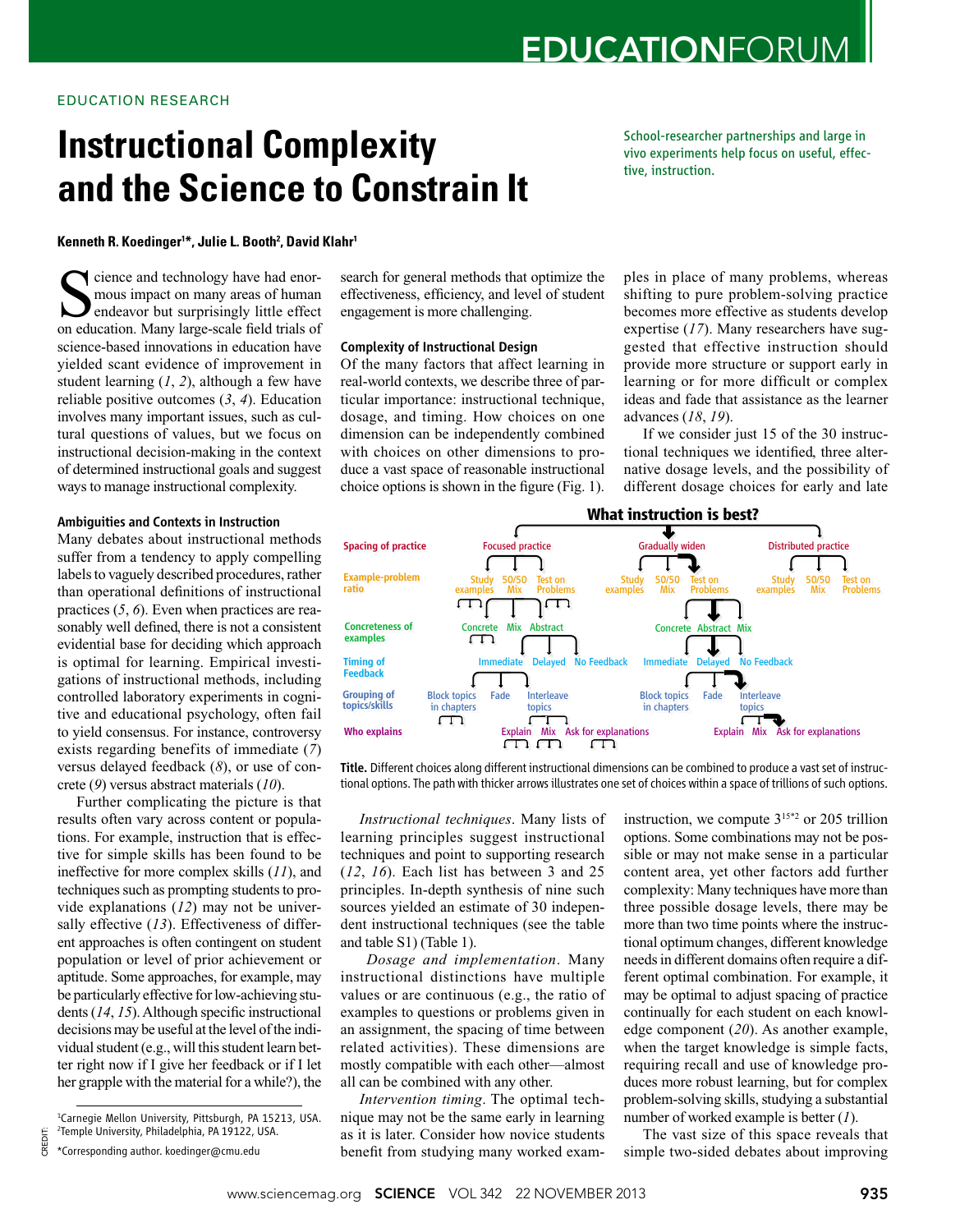learning—in the scientific literature, as well as in the public forum—obscure the complexity that a productive science of instruction must address.

## Taming Instructional Complexity

We make five recommendations to advance instructional theory and to maximize its relevance to educational practice.

1. *Searching in the function space.* Following the Knowledge-Learning-Instruction framework  $(21)$ , we suggest three layers of functions of instruction: (i) to yield better assessment outcomes that reflect broad and lasting improvements in learner performance, (ii) instruction must change learners' knowledge base or intellectual capacity and (iii) must require that learners' minds execute appropriate learning processes.

We specify different functions to be achieved at each layer. The most distal, but observable, functions of instruction are assessment outcomes: long-term retention, transfer to new contexts, or desire for future learning. More proximal, but unobservable, functions are those that change different kinds of knowledge: facts, procedural skills, principles, learning skills, or learning beliefs and dispositions. The most immediate and unobservable functions support learning processes or mechanisms: memory and fluency building, induction and refinement, or understanding and sense-making  $(21, 22)$ .

Functions at each layer suggest more focused questions that reduce the instructional design space (23): Which instructional choices best support memory to increase long-term retention of facts? Which are best

|  |                            | <b>Principle</b>        | <b>Description of Typical Effect</b>                               |
|--|----------------------------|-------------------------|--------------------------------------------------------------------|
|  | Memory/Fluency             | Spacing                 | Space practice across time > mass practice all at once             |
|  |                            | Scaffolding             | Sequence instruction toward higher goals $>$ no sequencing         |
|  |                            | Exam expectations       | Students expect to be tested $>$ no testing expected               |
|  |                            | Testing                 | Quiz for retrieval practice > study same material                  |
|  |                            | Segmenting              | Present lesson in learner-paced segments > as a continuous unit    |
|  |                            | Feedback                | Provide feedback during learning > no feedback provided            |
|  |                            |                         |                                                                    |
|  |                            | Pretraining             | Practice key prior skills before lesson > jump in                  |
|  |                            | Worked example          | Worked examples $+$ problem-solving practice $>$ practice alone    |
|  |                            | Concreteness fading     | Concrete to abstract representations $>$ starting with abstract    |
|  | Induction/Refinement       | <b>Guided attention</b> | Words include cues about organization $>$ no organization cues     |
|  |                            | Linking                 | Integrate instructional components > no integration                |
|  |                            | Goldilocks              | Instruct at intermediate difficulty level > too hard or too easy   |
|  |                            | Activate preconceptions | Cue student's prior knowledge > no prior knowledge cues            |
|  |                            | Feedback timing         | Immediate feedback on errors > delayed feedback                    |
|  |                            | Interleaving            | Intermix practice on different skills > block practice all at once |
|  |                            | Application             | Practice applying new knowledge > no application                   |
|  |                            | Variability             | Practice with varied instances > similar instances                 |
|  |                            |                         |                                                                    |
|  | Sense-making/Understanding | Comparison              | Compare multiple instances $>$ only one instance                   |
|  |                            | Multimedia              | Graphics $+$ verbal descriptions $>$ verbal descriptions alone     |
|  |                            | Modality principle      | Verbal descriptions presented in audio $>$ in written form         |
|  |                            | Redundancy              | Verbal descriptions in audio > both audio & written                |
|  |                            | Spatial contiguity      | Present description next to image element described > separated    |
|  |                            | Temporal contiguity     | Present audio & image element at the same time > separated         |
|  |                            | Coherence               | Extraneous words, pictures, sounds excluded > included             |
|  |                            | Anchored learning       | Real-world problems > abstract problems                            |
|  |                            | Metacognition           | Metacognition supported $>$ no support for metacognition           |
|  |                            | Explanation             | Prompt for self-explanation $>$ give explanation $>$ no prompt     |
|  |                            | Questioning             | Time for reflection & questioning $>$ instruction alone            |
|  |                            | Cognitive dissonance    | Present incorrect or alternate perspectives > only correct         |
|  |                            | Interest                | Instruction relevant to student interests > not relevant           |

Table 1Instructional design principles. These address three different functions of instruction: memory, induction, and sense-making (see table S1).

for inducing general skills that produce transfer of learning to new situations? Which are best for sense-making processes that produce learning skills and higher learner self-efficacy toward better future learning? We can associate different subsets of the instructional design dimensions with individual learning functions. For example, spacing enhances memory, worked examples enhance induction, and self-explanation enhances sense making (see the table). The success of this approach of separating causal functions of instruction depends on partial decomposability ( *24*) and some independence of effects of instructional variables: Designs optimal for one function (e.g., memory) should not be detrimental to another (e.g., induction). To illustrate, consider that facts require memory but not induction; thus, a designer can focus just on the subset of instructional techniques that facilitate memory.

Theoretical work can offer insight into when an instructional choice is dependent on a learning function. Computational models that learn like human students do demonstrate, for instance, that interleaving problems of different kinds functions to improve learning of when to use a principle or procedure ( *25*), whereas blocking similar problems types ("one subgoal at a time") improves learning of how to execute (26).

2. *Experimental tests of instructional function decomposability.* Optimal instructional choices may be function-specific, given variation across studies of instructional techniques where results are dependent on the nature of the knowledge goals. For example, if the instructional goal is long-term retention (an outcome function) of a fact (a knowledge function), then better memory processes (a learning function) are required; more testing than study will optimize these functions. If the instructional goal is transfer (a different outcome function) of a general skill (a different knowledge function), then better induction processes (a different learning function) are required; more worked example study will optimize these functions. The ideal experiment to test this hypothesis is a two-factor study that varies the knowledge content (factlearning versus general skill) and instructional strategy (example study versus testing). More experiments are needed that differentiate how different instructional techniques enhance different learning functions.

3. *Massive online multifactor studies.* Massive online experiments involve thousands of participants and vary many factors at once. Such studies ( *27*, *28*) can accelerate accumulation of data that can drive instructional theory development. The point is to test